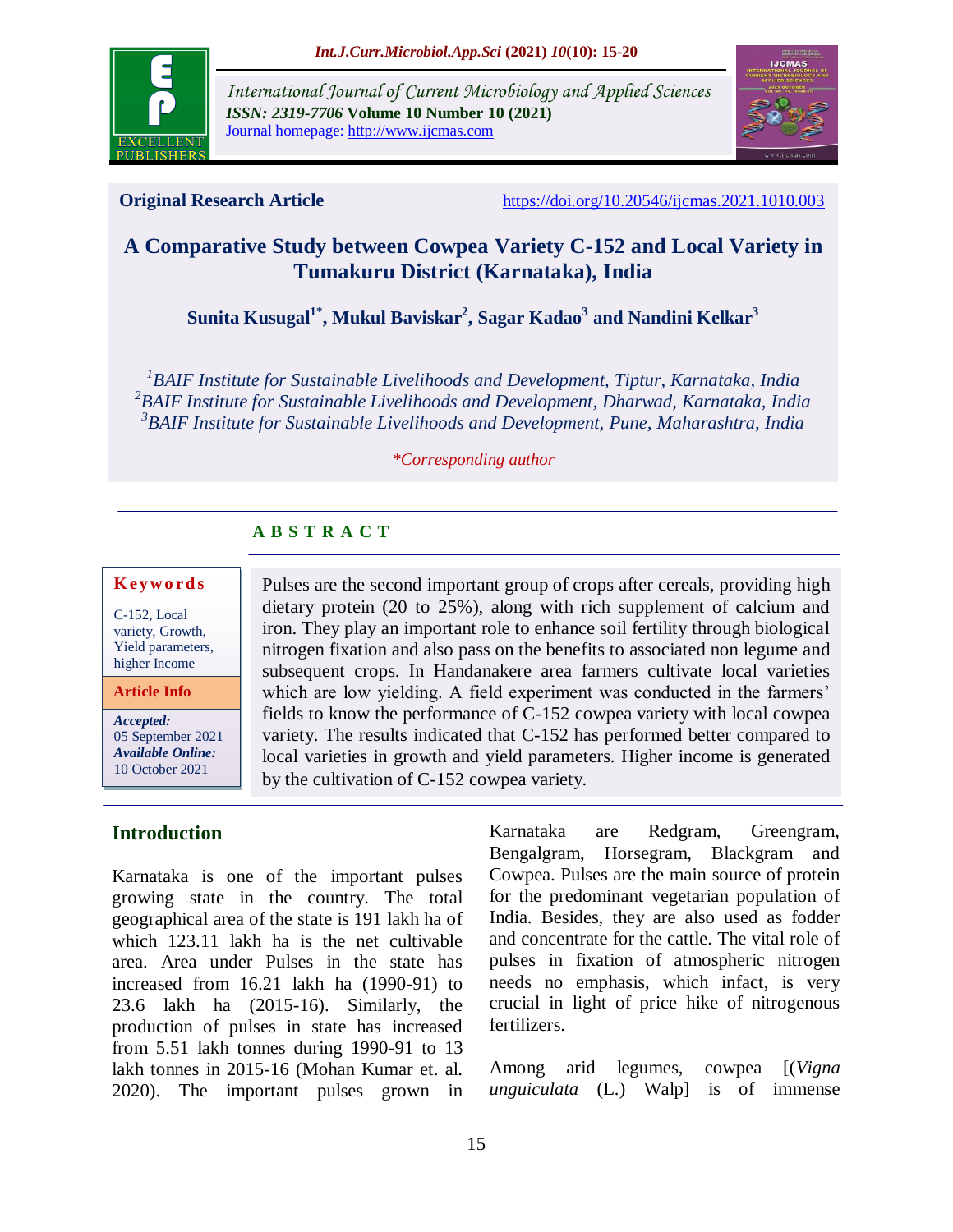importance, as it is a multipurpose grain legume extensively cultivated in arid and semiarid tropics. The cowpea is used as grain, vegetables and fodder. Cowpea is grown as a catch crop, mulch crop, intercrop, mixed crop and green manure crop. Cowpea contains maximum protein content and rich in carbohydrates, fats, important minerals, vitamins, phenolic compounds, unsaturated fatty acids and antioxidants (Liyanage *et al.,* 2014). Cowpea contributes to the improvement of soil fertility by the atmospheric nitrogen fixation in the soil (60- 70  $kg \text{ N}$  ha<sup>-1</sup> to the subsequent crop) in association with symbiotic bacteria under favourable conditions.

In Karnataka, the crop is grown in an area of 1.5 million hectares with a production of 0.49 million tonnes. The productivity of cowpea in Karnataka is low  $(420 \text{ kg ha}^{-1})$  as compared to the national productivity of 567 kg  $ha^{-1}$ . This clearly indicates there is necessity to identify the reasons for low productivity in India in general and Karnataka in particular. The studies show that high yielding varieties of crop can contribute to an extent towards the improvement of crop yield (Shilpa and Wali, 2018).

Hence, the present study is undertaken in the villages of Handanakere hobli of Chikkanayakanahalli taluk of Tumakuru district. The latitude and longitude are 13.501995, 76.4505243. In these villages, the main livelihood is Agriculture and Livestock. Most of the area is covered by Red sandy soil and coconut plantation. In this area farmers mainly growing Green gram, Cowpea, Finger millet, Little millet, Horse gram, Tur, Sesame, Black gram, Castor, Field bean, Floriculture and vegetables. Rainfall is very low (400 mm - 500 mm).

The landholding of individuals varies from 0.5 acres to 10 acres. Major of the farmers are using local seeds since from last 5-8 years, which are low yielding i.e. below 5 to 6.25 quintals per hectare. Seed rate of local variety is also high. It varies from 25-37.5 kgs / hectare. Keeping the above points in view, a comparative study was taken with local existing varieties and improved varieties (C-152).

## **Materials and Methods**

Research trail was conducted in the selected 41 farmers' fields. All the farmers have cultivated C-152 as well as local cowpea varieties. Observations on plant height (cms), Number of branches, No. of pods, pod length (cms) and yield (quintal) per hectare were made. The pooled data was statistically analysed. Z- test (Two-sample Assuming Equal variances) was done.

## **Results and Discussion**

The results are presented in the Table 1, for Plant height (cms), number of branches & pods, length of the pod (cms) and grain yield (qtls). Both the varieties showed marked differences for growth and yield parameters. C-152 has recorded significantly highest plant height of 48.89 cms compared to local varieties. Also more number of branches were recorded in C-152 variety (8.71). Whereas 5.94 branches were observed in local varieties. It was observed and recorded that pod length and number of pods were maximum in the C-152 variety (14.87 cms & 36.77) compared to local varieties (9.50 cms & 24.25) respectively. Significantly higher yield per hectare is obtained in the C-152 variety i.e. 8.21qtls / ha whereas it is 5.15qtls / ha in the local variety.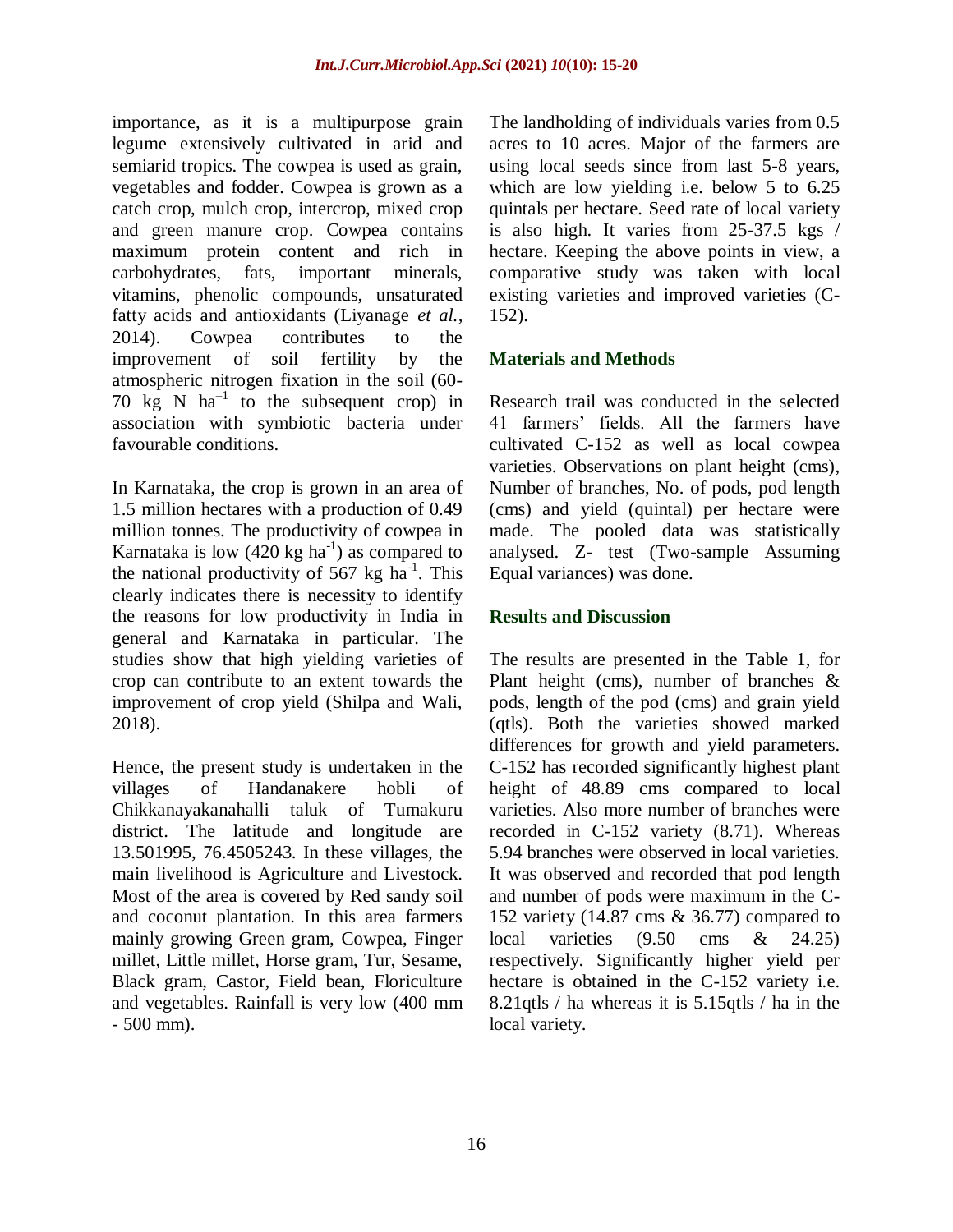# **Table.1** Comparison between Improved variety (C-152) and local variety on Growth and Yield Parameters

| <b>Varieties</b><br><b>Parameters</b> | $C-152$ | <b>Local variety</b> | z test: Two-Sample Assuming<br><b>Equal Variances</b><br>$P(T \le t)$ two-tail |
|---------------------------------------|---------|----------------------|--------------------------------------------------------------------------------|
| Plant height (cms)                    | 48.89   | 35.06                | $2.00^{-11}$                                                                   |
| No. of branches                       | 8.71    | 5.94                 | $3.83^{05}$                                                                    |
| Length of the pod (cms)               | 14.87   | 9.50                 | $2.48^{-12}$                                                                   |
| <b>No. of Pods</b>                    | 36.77   | 24.25                | $1.25^{06}$                                                                    |
| Yield (qtls / ha)                     | 8.21    | 5.15                 | $9.97^{42}$                                                                    |

(Significant at 5%, highly significant at 1%)

## **Table.2** Economics of C-152 & Local variety per hectare

| Sl. No.        | <b>Details</b>      | $C-152$ (Rs.) | <b>Local variety (Rs.)</b> |
|----------------|---------------------|---------------|----------------------------|
|                | Cost of cultivation | 18325         | 18937                      |
| $\overline{2}$ | Gross income        | 41000         | 25750                      |
|                | Net Income          | 22675         | 6812                       |

**Fig.1**

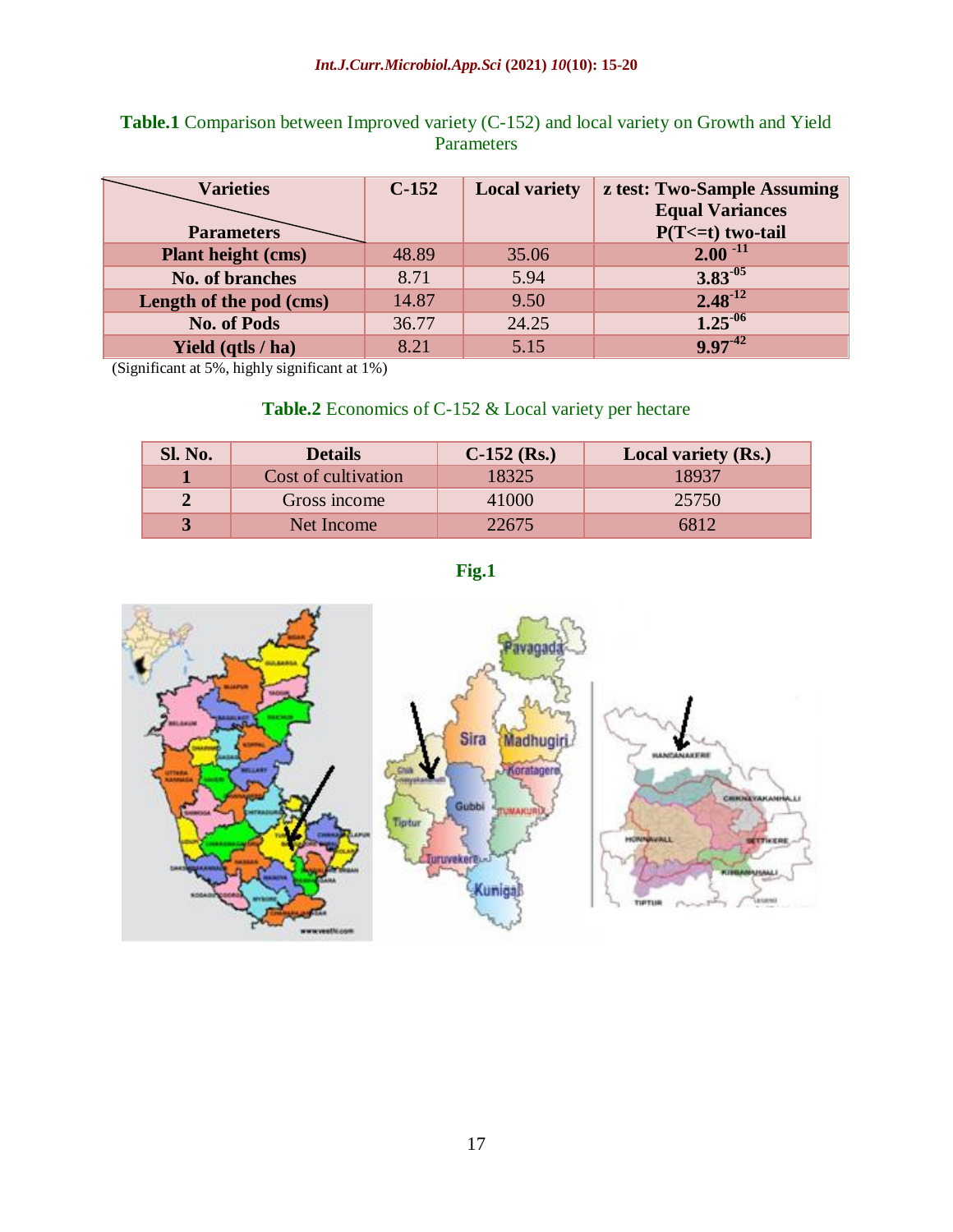

**Fig.2** Comparison between Growth and Yield parameters of C-152 and Local variety



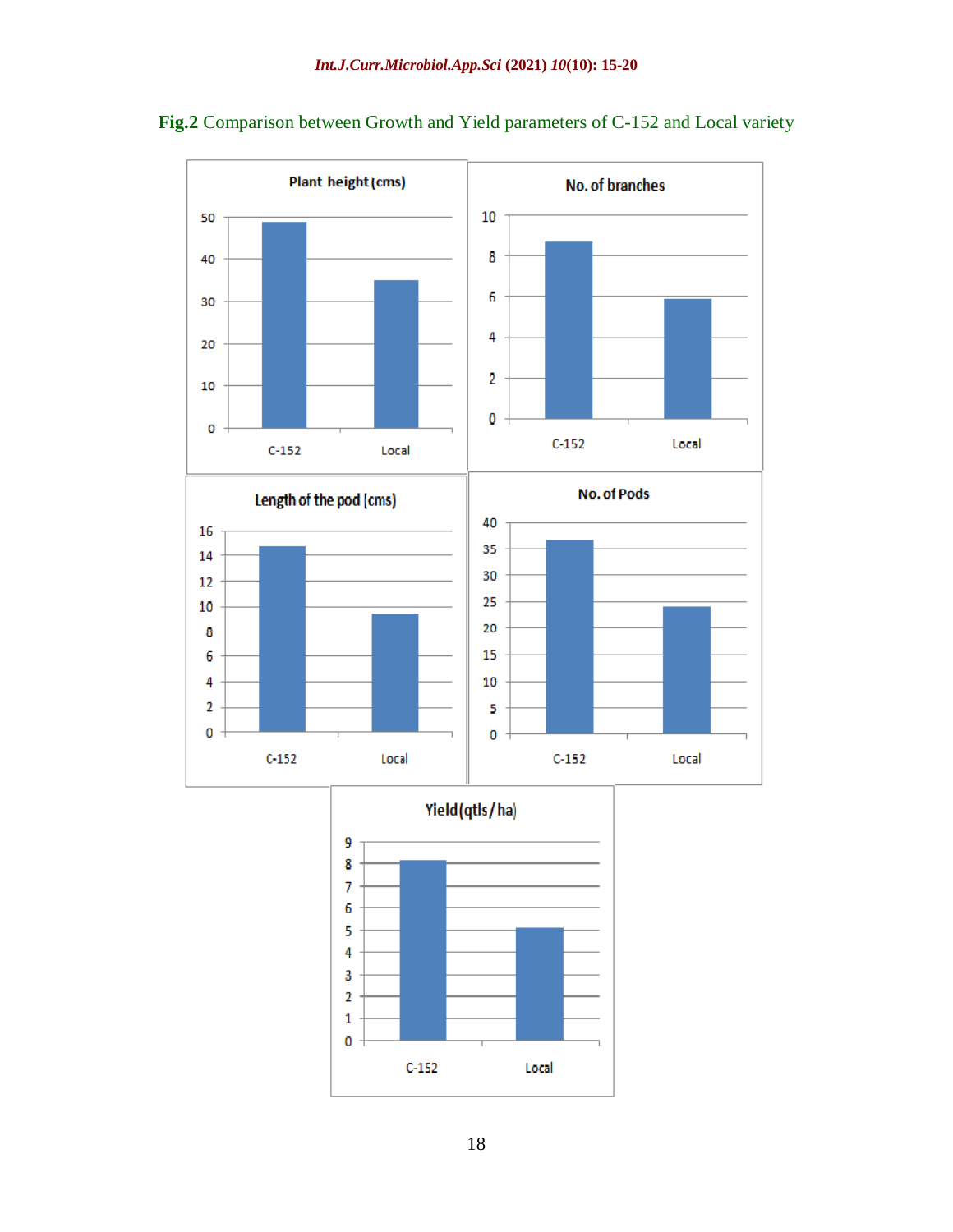The economics of the cultivation of C-152 and local varieties is given in the Table -2. The cost of cultivation is minimum in C-152 variety compared to local varieties. Because high seed rate is used in local varieties i.e. 31.25 kgs / hectare whereas, in improved varieties it is 18.75 kgs / hectare. The higher net income of Rs. 22,675/- is obtained by the cultivation of C-152 cowpea variety, which is more than 3 folds compared to local cowpea varieties.

Superior growth parameters namely plant height, number of branches, number of pods and length of the pods have resulted in higher yield. According to Singh *et al.,* (2018) the minimum grain yield, biological yield and Stover yield were recorded because of lower plant population at harvest and decrease yield attributing characters namely pods / plant, grain per pods etc due to low temperature and soil moisture, which restrict plant growth and development. Unless the plant has an adequate biomass it cannot be expected to yield high. The data clearly reveals that the biomass is one of the important factors which is related with seed yield. Plant canopy which is formed by leaf number, leaf area and plant height show a relationship with the total biomass with respect to plant height only. The results are also supported by Shilpa and Wali, (2018). Yield per plant is determined by other yield components namely number of pods per plant, number of seeds per pod, 100-seed weight. This improvement was mainly due to significantly higher photosynthetic efficiency, which might have led to formation of more number of pods per plant and number of seeds per pod. Higher seed yield with KM-5 was mainly a consequence of more number of pods per plant which in turn was due to higher plant height and more number of branches per plant (Parameshwarappa and Lamani 2005).

From the present study it can be revealed that use of higher seed rate do not attribute to the

higher grain yield. And the study evidenced that by using improved variety seeds for cultivation leads to higher income.

The use of improved variety seeds of Cowpea has resulted in higher biomass i.e. plant height and number of branches contributed to higher seed yield and in turn higher income.

## **Acknowledgement**

Authors are thankful to Prerna (Mahindra and Mahindra) project for support to conduct the study. Authors are thankful to BAIF Institute for Sustainable Livelihoods and Development Management for continuous support throughout the project. And also authors are thankful to Field guides Ms. Shwetha, Ms. Pallavi, Ms. Manjula, Ms. Sukanya & Ms. Nandini for helping in field data recording.

## **References**

- Liyanage, R., O. S. Perera and R. Sivakanesan. 2014. Nutritional and antioxidant content of commonly consumed cowpea cultivars in Sri Lanka. Journal of Food Legumes 27: 215-217.(Internet search)
- Mohan Kumar, B., Reddy, B. S., and Goudappa, S. B. 2020. Growth performance of pulses in karnataka, India. Int.J.Curr.Microbiol.App.Sci (2020) 9(2): 2272-2280 2272. Original research article https://doi.org/10.20546/ijcmas.2020.9 02.257
- Parameswarappa, S. G. and Kumar D. Lamani 2005. Identification of promising high yielding cowpea varieties for northern transitional zone of karnataka under rainfed conditions. *Karnataka J. Agric. Sci.,18(1):(133-134)*.
- Shilpa, H. D. and Wali, S. Y. 2018. Performance of cowpea (*Vigna unguiculata*) genotypes during